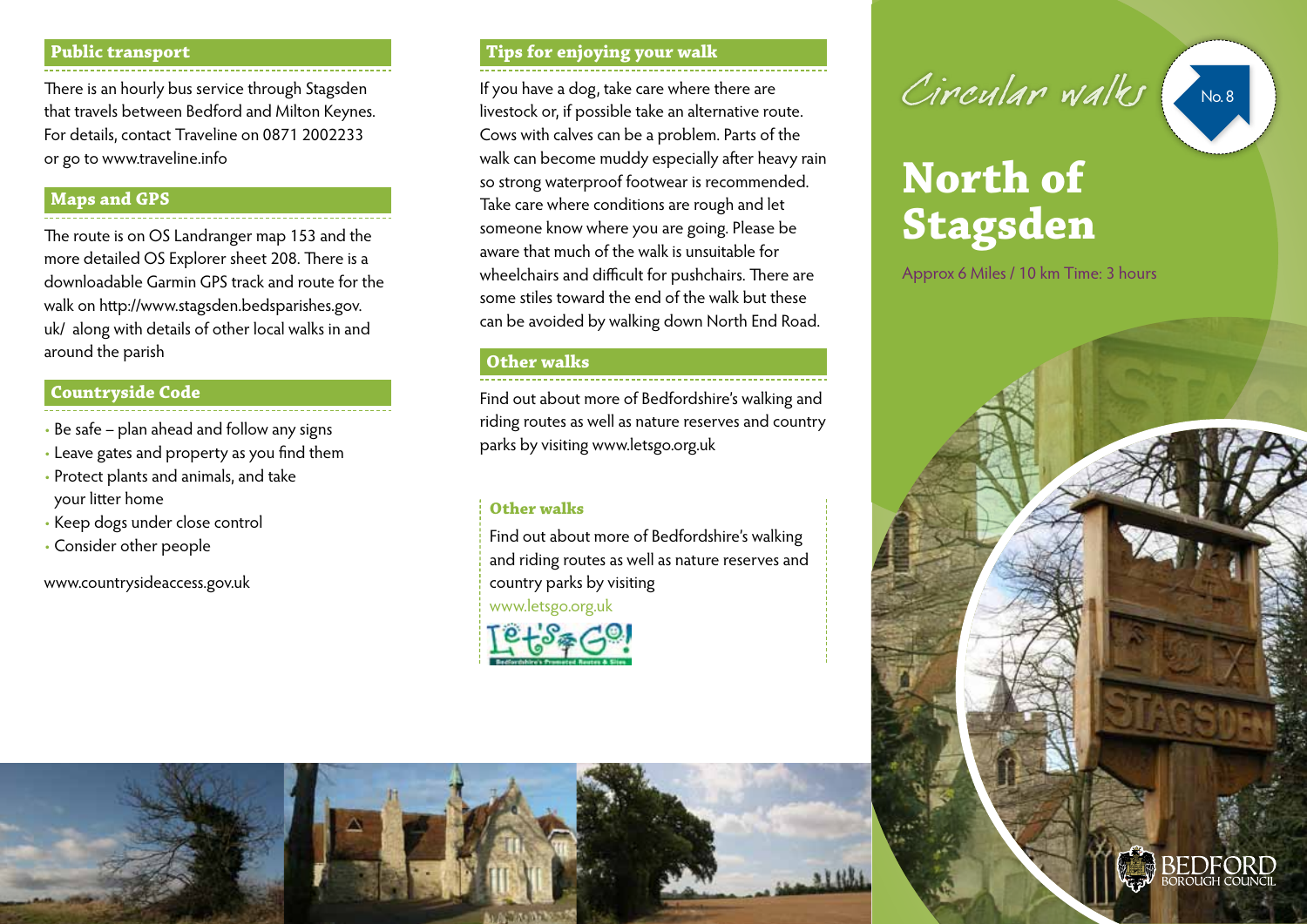

Explore a rolling patchwork of arable fields and small woods north of the quiet village of Stagsden in north Bedfordshire

#### **Stagsden**

 The settlement of Stagsden (formerly Stachedene) dates back to the Iron Age. Roman remains have also been found. Following the Norman invasion, the parish was divided into six manors which were gifted to supporters of William. After a period of ownership by the Earls of Peterborough and then the Trevors, much of the parish was bought by the Crown in 1873. Slate roofed brick-built 'Crown cottages' built during this period are dotted around the parish. The Crown estate of 3360 acres and many farms and cottages was sold at auction in 1921.The old school house, now the renovated Village Hall, remains in Crown Estates ownership.

# **Local geology and soils**

Although older buildings in the village are of locally quarried limestone, surrounding land is underlain by the glacial chalky boulder clay visible in ditch cuttings. The soils are alkaline, clayey and require artificial drainage. They support large crop yields particularly of wheat. Some low land is underlain by acid clay soils and more suited to pasture.

#### **A farmed landscape**

The crops grown in and around Stagsden are predominantly winter wheat and oilseed rape which has bright yellow flowers in Spring. You may come across a field of barley, field peas or beans grown for animal feed. The heavy clay soil does not suit potatoes or field vegetables.

There are two beef suckler herds in the village, one of which you may see and possibly walk through during the summer/autumn months. However there are now almost as many horses in Stagsden as there are cattle!

## **Flora and fauna**

Stagsden's farmland and base-rich woods host a variety of flora and fauna. Primroses, Bluebells and Cowslips abound in Spring. Grass verges provide habitat for a range of common wild flowers and rarities such as the Bee Orchid

Buzzards are a familiar sight in the skies above; Red Kites rarer. Other birds include Skylark, Woodpeckers, finches, Red Legged and some Grey Partridge. The call of Blackcap, Chiffchaff and Whitethroat can be heard along with numerous Swallows and the odd Yellow Wagtail. In Winter Redwings and Fieldfares join resident Song and Mistle Thrushes feeding on grassland and tall,

berry-bearing hedges. Our summer butterflies include Meadow Brown, Gatekeeper and both Common and Holy Blue. Grass Snakes still survive in the area. Hares and Muntjac Deer can also be seen.

#### **Planning your walk**

The Royal George pub in the centre of Stagsden is the suggested starting point and the walk is described in an anticlockwise direction. There are several other potential starting points and a number of paths and bridleways, which are marked on the map, offer alternative and shorter routes if you get tired or the weather changes

#### **Refreshments, parking and toilets**

There is parking on the High Street and alongside the churchyard. The Royal George pub has kindly agreed to allow parking for walkers who take refreshments there (no muddy boots, please). Inform the landlord if you intend to leave your car in the car park. You may also be able to get coffee at Manor Farm shop opposite the church.